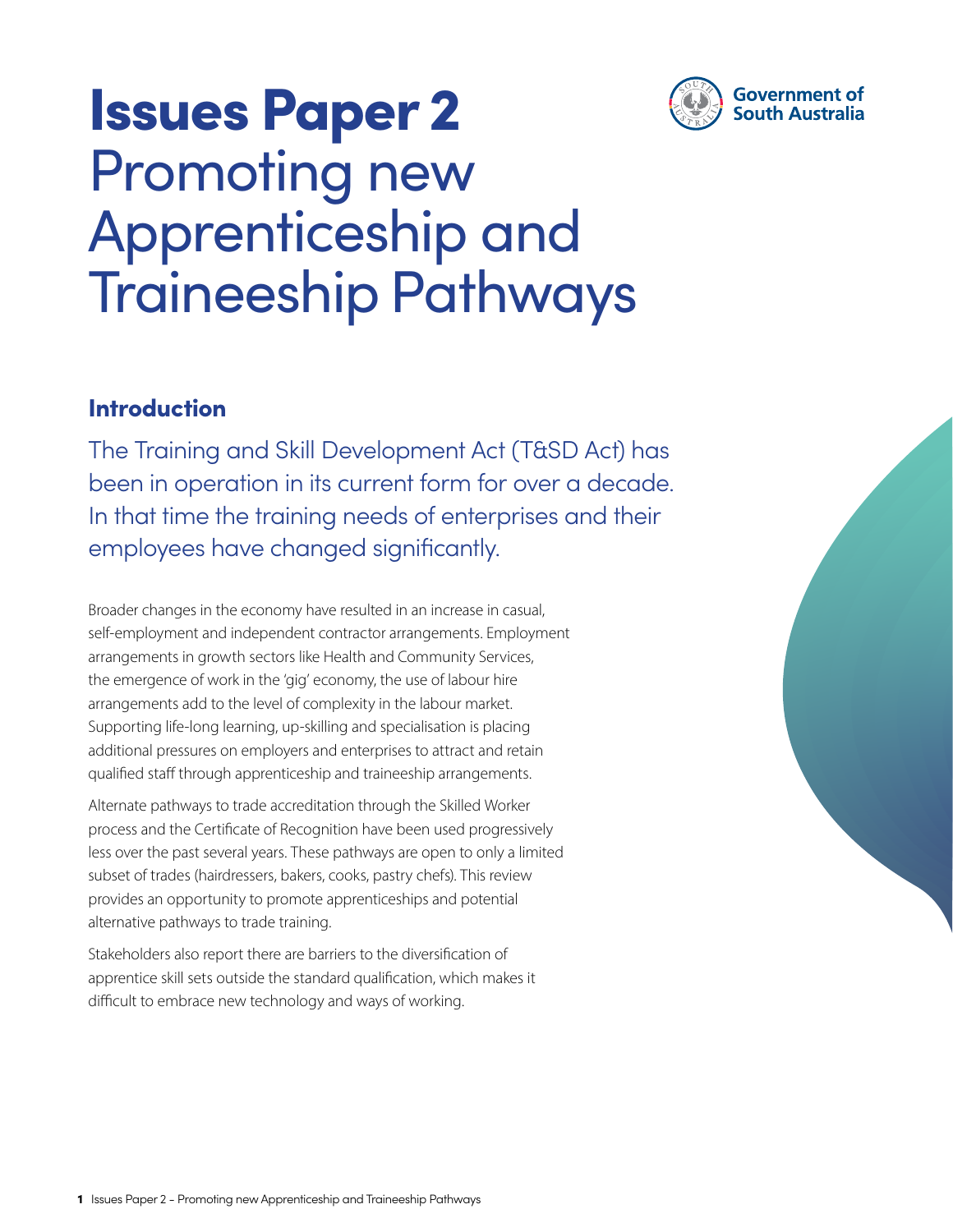### CONSULTATION QUESTIONS

- 1. Does the T&SD Act support the diversity of training approaches required by prospective apprentices and trainees and their employers? If not, where should improvements occur?
- 2. Could the T&SD Act better support the recognition of current competencies within training contract arrangements?
- 3. Could the T&SD Act provide more flexibility in relation to pathways to an apprenticeship and to trade certifications? For example, could the T&SD Act better enable participation in preapprenticeship entry pathways and their recognition as part of the transition to a full qualification?
- 4. Should the T&SD Act provide a pathway from institutional training to trade certification? If so, how?
- 5. Does the T&SD Act provide appropriately for Group Training Organisations (GTOs) as distinct from other employers? If not, what changes are required to improve its application to differences in the employment arrangements within which an individual is able to train?
- 6. Is there a role for the use of contracts of training in higher education? If so, could the T&SD Act better enable the use of training contracts in higher qualifications, including higher education? If so, how?
- 7. Is the current process for certification of completion of training contracts (including trade certification) appropriate? If not, are there any changes required in the T&SD Act?
- 8. Are the current durations of apprenticeships and traineeships suitable to industry's needs? If not, what changes to the duration of apprenticeships and traineeships could be made to better meet industry's needs?
- 9. Do the current competency-based completion arrangements provide sufficient flexibility to apprenticeship and traineeship durations? If not, how could they be changed to provide greater flexibility? Are changes to the T&SD Act required in relation to this?

10. Is there a role for training contracts in relation to skill sets or micro-credentials<sup>1</sup>?

### Declared trades

Section 6 of the T&SD Act currently requires the declaration of an occupation to be a trade or a declared vocation. The Minister has delegated this responsibility to the Training and Skills Commission (TaSC) and guidelines have been established which further define this process.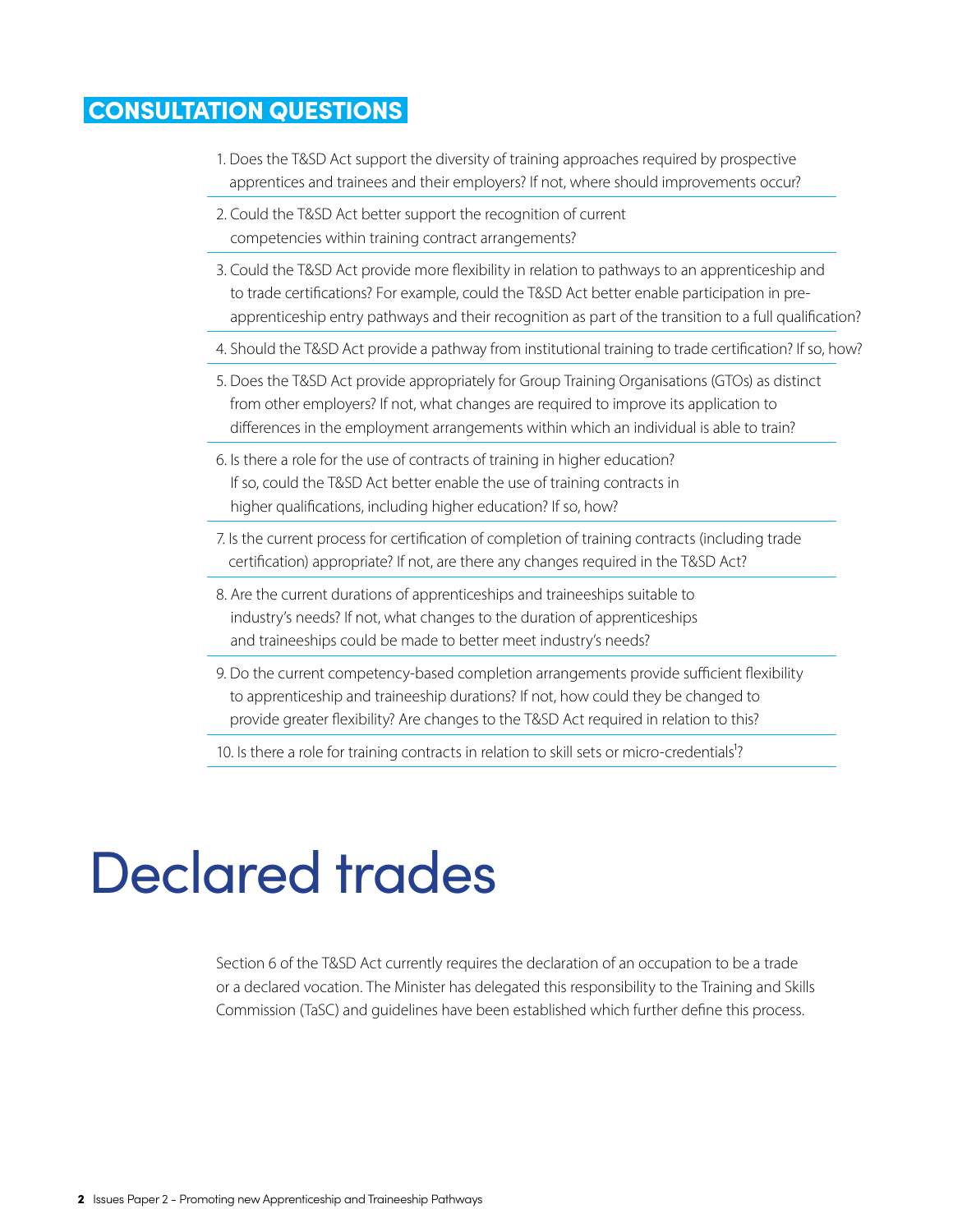# Case study

The use of light gauge steel frame has increased rapidly in domestic, commercial and industrial construction, which has resulted in a demand for skilled and qualified employees to erect and fix pre-fabricated steel frames.

The current Certificate III in Carpentry does not provide the necessary training and experience in steel frame construction.

Much of the steel frame installations in South Australia are undertaken by manufacturers via sub-contractors. The broader industry is seeking to create a pathway for individuals so they can gain the necessary skills and experience to work in the industry.

A recent industry review raised concerns about gaps in available training, which resulted in an application to the Training and Skills Commission to approve a new declared vocation, Steel Frame Installer, which is aligned to the Certificate II in Construction. The 24-month traineeship is intended for registered employers operating in the steel frame industry.

The Certificate II in Construction qualification for this pathway was added to the Traineeship and Apprenticeship Pathways Schedule in November 2018.

The T&SC Act provides the framework for declaring trades or declared vocations. Within this framework, the TaSC is tasked with advising and making recommendations to the Minister about the occupations that should constitute trades and declared vocations.

Stakeholders have raised varying views on the declaration process in light of national consistency across states and territories, while others conversely noted the value of South Australia retaining responsibility for particular matters, including declaring trades and declared vocations.

### CONSULTATION QUESTIONS

- 11. Is the process for declaring trades and vocations for the purposes of training contract arrangements appropriate? If not, in what ways could it be improved and/or what alternative arrangements would you propose?
- 12. Should the trade and declared vocation process be simplified and limited to what is necessary for licensing or harmonisation purposes?
- 13. Do you have any other suggestions for amending the T&SD Act in relation to declaring trades and vocations?